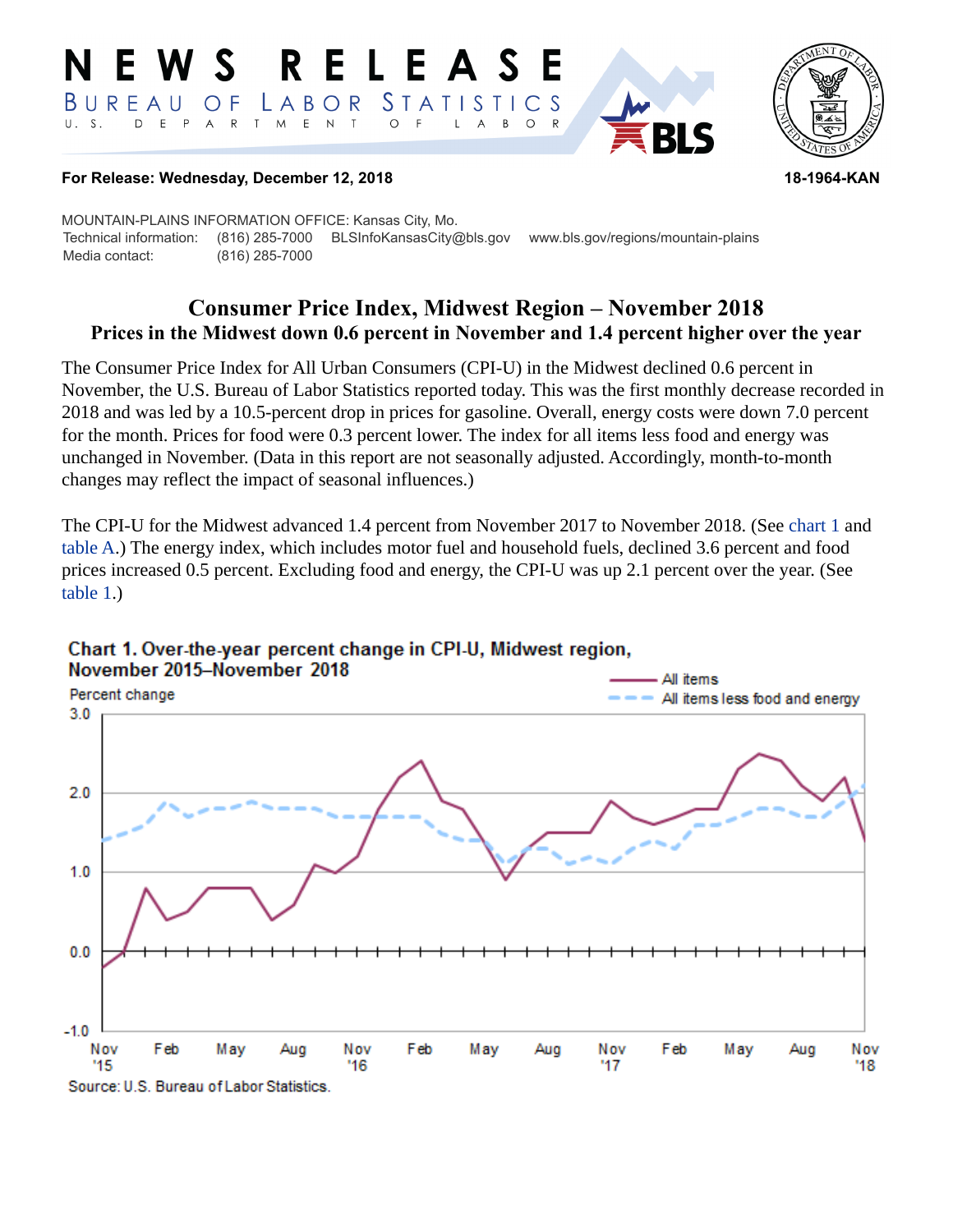# **Food**

Food prices in the Midwest declined 0.3 percent in November led by lower prices for food at home (-0.7 percent). Prices for food away from home rose 0.4 percent following gains of 0.3 percent in each of the prior two months.

From November 2017 to November 2018, the index for food rose 0.5 percent. Prices for food away from home were up 2.4 percent and were responsible for the increase. Prices for food at home were 0.9 percent lower over the year.

# **Energy**

The energy index was down 7.0 percent in November after a decrease of 2.4 percent in the prior month. November's decline was the largest since January 2015. A 10.5-percent drop in prices for gasoline led the index, but lower prices for electricity and utility (piped) gas service also contributed to the decline in energy costs. Electricity prices were down 2.4 percent following a decrease of 4.8 percent in the prior month. Utility (piped) gas service costs decreased 3.8 percent over the month after rising 0.5 percent in October.

Energy costs turned down 3.6 percent from November 2017 to November 2018 with all three major components contributing to the decrease. Prices for gasoline declined 4.6 percent, electricity prices were down 2.8 percent and costs for utility (piped) gas service were 5.0 percent lower than in November 2017.

# **All items less food and energy**

The index for all items less food and energy for the Midwest was unchanged in November due to offsetting movements within the index. Among the expenditure categories registering higher costs were new and used motor vehicles (0.8 percent) and shelter (0.2 percent), while prices for apparel (-3.1 percent) and education and communication (-0.6 percent) were among those that declined over the month.

The index for all items less food and energy was up 2.1 percent from November 2017 to November 2018. Higher costs for shelter (3.5 percent) contributed to the increase.

The Midwest Consumer Price Index for All Urban Consumers (CPI-U) stood at 234.292 in November 2018. A typical market basket of goods and services that cost \$100.00 in the 1982-84 base period cost \$234.29 in November 2018.

|       | 2014    |                 | 2015    |                 | 2016    |                 | 2017    |                 | 2018    |                 |
|-------|---------|-----------------|---------|-----------------|---------|-----------------|---------|-----------------|---------|-----------------|
| Month | 1-month | $12 -$<br>month | 1-month | $12 -$<br>month | 1-month | $12 -$<br>month | 1-month | $12 -$<br>month | 1-month | $12 -$<br>month |
|       | 0.5     | 1.4             | $-0.6$  | $-0.3$          | 0.3     | 0.8             | 0.7     | 2.2             | 0.6     | 1.6             |
|       | 0.6     | 0.9             | 0.3     | $-0.5$          | 0.0     | 0.4             | 0.2     | 2.4             | 0.2     | 1.7             |
|       | 0.9     | 1.5             | 0.6     | $-0.9$          | 0.6     | 0.5             | 0.1     | 1.9             | 0.2     | 1.8             |
|       | 0.3     | 1.9             | 0.1     | $-1.1$          | 0.4     | 0.8             | 0.4     | 1.8             | 0.4     | 1.8             |
|       | 0.2     | 1.6             | 0.4     | $-0.8$          | 0.4     | 0.8             | 0.0     | 1.4             | 0.5     | 2.3             |
|       | 0.5     | 1.7             | 0.5     | $-0.7$          | 0.6     | 0.8             | 0.0     | 0.9             | 0.2     | 2.5             |
|       | $-0.3$  | 1.8             | 0.0     | $-0.5$          | $-0.5$  | 0.4             | 0.0     | 1.3             | 0.0     | 2.4             |
|       | $-0.2$  | 1.6             | 0.0     | $-0.3$          | 0.1     | 0.6             | 0.3     | 1.5             | 0.0     | 2.1             |
|       | 0.1     | 1.6             | $-0.3$  | $-0.8$          | 0.2     | 1.1             | 0.3     | 1.5             | 0.1     | 1.9             |
|       | $-0.5$  | 1.6             | $-0.1$  | $-0.3$          | $-0.1$  | 1.0             | $-0.2$  | 1.5             | 0.1     | 2.2             |
|       | $-0.6$  | 1.2             | $-0.5$  | $-0.2$          | $-0.3$  | 1.2             | 0.2     | 1.9             | $-0.6$  | 1.4             |
|       | $-0.7$  | 0.7             | $-0.6$  | 0.0             | 0.1     | 1.8             | $-0.2$  |                 |         |                 |

### <span id="page-1-0"></span>**Table A. Midwest region CPI-U 1-month and 12-month percent changes, all items index, not seasonally adjusted**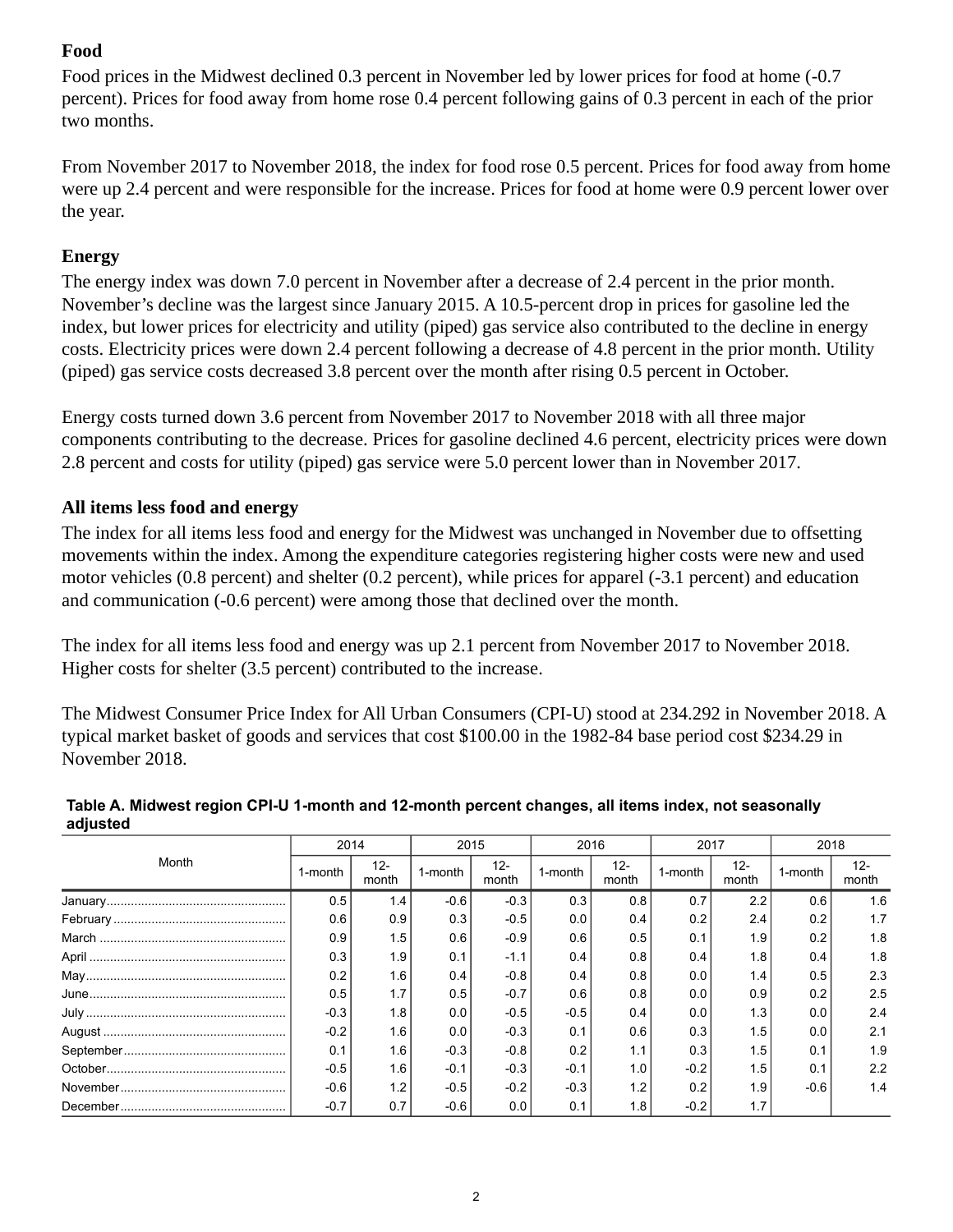## **CPI-W**

In November, the Midwest Consumer Price Index for Urban Wage Earners and Clerical Workers (CPI-W) was 228.309. The CPI-W declined 0.8 percent in November and rose 1.4 percent over the year.

## **The December 2018 Consumer Price Index for the Midwest region is scheduled to be released on Friday, January 11, 2019.**

## **Technical Note**

The Consumer Price Index (CPI) is a measure of the average change in prices over time in a fixed market basket of goods and services. The Bureau of Labor Statistics publishes CPIs for two population groups: (1) a CPI for All Urban Consumers (CPI-U) which covers approximately 93 percent of the total population and (2) a CPI for Urban Wage Earners and Clerical Workers (CPI-W) which covers approximately 29 percent of the total population. The CPI-U includes, in addition to wage earners and clerical workers, groups such as professional, managerial, and technical workers, the self-employed, short-term workers, the unemployed, and retirees and others not in the labor force.

The CPI is based on prices of food, clothing, shelter, and fuels, transportation fares, charges for doctors' and dentists' services, drugs, and the other goods and services that people buy for day-to-day living. Each month, prices are collected in 75 urban areas across the country from about 5,000 housing units and approximately 22,000 retail establishments–department stores, supermarkets, hospitals, filling stations, and other types of stores and service establishments. All taxes directly associated with the purchase and use of items are included in the index.

The index measures price changes from a designated reference date (1982-84) that equals 100.0. An increase of 16.5 percent, for example, is shown as 116.5. This change can also be expressed in dollars as follows: the price of a base period "market basket" of goods and services in the CPI has risen from \$10 in 1982-84 to \$11.65. For further details see the CPI home page on the Internet at [www.bls.gov/cpi](https://www.bls.gov/cpi) and the BLS Handbook of Methods, Chapter 17, The Consumer Price Index, available on the Internet at [www.bls.gov/opub/hom/pdf/](https://www.bls.gov/opub/hom/pdf/homch17.pdf) [homch17.pdf.](https://www.bls.gov/opub/hom/pdf/homch17.pdf)

In calculating the index, price changes for the various items in each location are averaged together with weights that represent their importance in the spending of the appropriate population group. Local data are then combined to obtain a U.S. city average. Because the sample size of a local area is smaller, the local area index is subject to substantially more sampling and other measurement error than the national index. In addition, local indexes are not adjusted for seasonal influences. As a result, local area indexes show greater volatility than the national index, although their long-term trends are quite similar. **NOTE: Area indexes do not measure differences in the level of prices between cities; they only measure the average change in prices for each area since the base period.**

The Midwest region is comprised of Illinois, Indiana, Iowa, Kansas, Michigan, Minnesota, Missouri, Nebraska, North Dakota, Ohio, South Dakota, and Wisconsin.

Information in this release will be made available to sensory impaired individuals upon request. Voice phone: (202) 691-5200; Federal Relay Service: (800) 877-8339.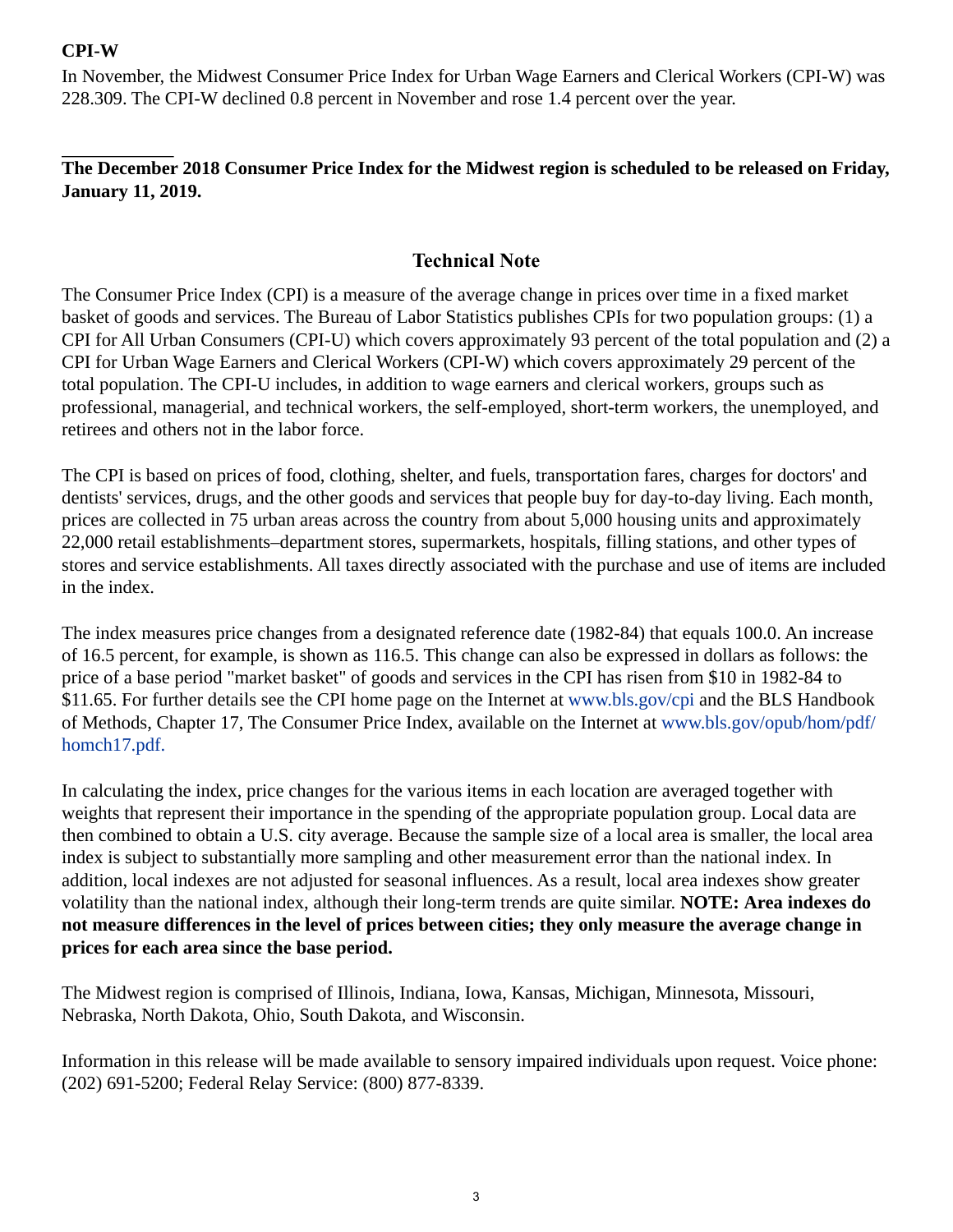#### <span id="page-3-0"></span>**Table 1. Consumer Price Index for All Urban Consumers (CPI-U): Indexes and percent changes for selected periods, Midwest Region, (1982-84=100 unless otherwise noted) (not seasonally adjusted)**

|                                               |              | Indexes      |              | Percent change from |              |              |  |
|-----------------------------------------------|--------------|--------------|--------------|---------------------|--------------|--------------|--|
| Expenditure category                          | Sep.<br>2018 | Oct.<br>2018 | Nov.<br>2018 | Nov.<br>2017        | Sep.<br>2018 | Oct.<br>2018 |  |
|                                               | 235.524      | 235.680      | 234.292      | 1.4                 | $-0.5$       | $-0.6$       |  |
|                                               | 383.210      | 383.464      | 381.206      |                     |              |              |  |
|                                               | 244.409      | 244.608      | 244.088      | 0.6                 | $-0.1$       | $-0.2$       |  |
|                                               | 243.762      | 243.882      | 243.269      | 0.5                 | $-0.2$       | $-0.3$       |  |
|                                               | 226.373      | 226.052      | 224.384      | $-0.9$              | $-0.9$       | $-0.7$       |  |
| Cereals and bakery products                   | 258.904      | 261.222      | 259.140      |                     | 0.1          | $-0.8$       |  |
| Meats, poultry, fish, and eggs                | 245.319      | 244.750      | 244.133      |                     | $-0.5$       | $-0.3$       |  |
| Dairy and related products                    | 195.649      | 193.957      | 189.794      |                     | $-3.0$       | $-2.1$       |  |
| Fruits and vegetables                         | 267.502      | 269.882      | 263.345      |                     | $-1.6$       | $-2.4$       |  |
| Nonalcoholic beverages and beverage           | 162.289      | 161.784      | 160.307      |                     | $-1.2$       | $-0.9$       |  |
|                                               | 198.371      | 196.590      | 197.767      |                     | $-0.3$       | 0.6          |  |
|                                               | 272.852      | 273.635      | 274.604      | 2.4                 | 0.6          | 0.4          |  |
|                                               | 251.179      | 252.466      | 253.211      | 1.6                 | 0.8          | 0.3          |  |
|                                               | 228.659      | 228.903      | 228.707      | 2.7                 | 0.0          | $-0.1$       |  |
|                                               | 272.185      | 273.686      | 274.129      | 3.5                 | 0.7          | 0.2          |  |
| Rent of primary residence(1)                  | 271.865      | 273.290      | 274.266      | 3.3                 | 0.9          | 0.4          |  |
| Owners' equivalent rent of residences(1)      | 276.819      | 278.413      | 279.316      | 3.6                 | 0.9          | 0.3          |  |
| Owners' equivalent rent of primary            | 276.786      | 278.382      | 279.283      | 3.6                 | 0.9          | 0.3          |  |
|                                               | 226.781      | 221.705      | 216.900      | $-1.8$              | $-4.4$       | $-2.2$       |  |
|                                               | 185.179      | 179.599      | 174.445      | $-3.3$              | $-5.8$       | $-2.9$       |  |
|                                               | 191.940      | 185.778      | 180.485      | $-3.5$              | $-6.0$       | $-2.8$       |  |
|                                               | 211.597      | 201.354      | 196.462      | $-2.8$              | $-7.2$       | $-2.4$       |  |
| Utility (piped) gas service(1)                | 148.086      | 148.866      | 143.269      | $-5.0$              | $-3.3$       | $-3.8$       |  |
| Household furnishings and operations          | 114.309      | 113.991      | 114.559      | 2.3                 | 0.2          | 0.5          |  |
|                                               | 118.790      | 121.445      | 117.674      | $-0.7$              | $-0.9$       | $-3.1$       |  |
|                                               | 205.689      | 205.094      | 200.177      | 0.8                 | $-2.7$       | $-2.4$       |  |
|                                               | 201.242      | 200.572      | 195.584      | 0.9                 | $-2.8$       | $-2.5$       |  |
| New and used motor vehicles(3)                | 95.946       | 95.721       | 96.525       | 2.0                 | 0.6          | 0.8          |  |
|                                               | 135.734      | 135.636      | 136.792      | 0.6                 | 0.8          | 0.9          |  |
| New cars and trucks $(3)(4)$                  | 95.960       | 95.896       | 96.699       | 0.8                 | 0.8          | 0.8          |  |
|                                               | 132.796      | 132.721      | 133.603      | 0.9                 | 0.6          | 0.7          |  |
|                                               | 133.797      | 135.414      | 136.638      | 1.8                 | 2.1          | 0.9          |  |
|                                               | 256.001      | 251.281      | 225.285      | $-4.3$              | $-12.0$      | $-10.3$      |  |
|                                               | 254.525      | 249.530      | 223.312      | $-4.6$              | $-12.3$      | $-10.5$      |  |
| Gasoline, unleaded regular(4)                 | 248.063      | 243.090      | 217.055      | $-4.9$              | $-12.5$      | $-10.7$      |  |
| Gasoline, unleaded midgrade(4)(5)             | 292.947      | 287.074      | 260.132      | $-2.7$              | $-11.2$      | $-9.4$       |  |
| Gasoline, unleaded premium(4)                 | 276.808      | 272.486      | 249.154      | $-2.7$              | $-10.0$      | $-8.6$       |  |
| Motor vehicle insurance(6)                    | 731.895      | 742.727      | 741.088      |                     | 1.3          | $-0.2$       |  |
|                                               | 485.951      | 486.365      | 487.769      | 1.6                 | 0.4          | 0.3          |  |
|                                               | 394.593      | 395.429      | 396.311      | 1.9                 | 0.4          | 0.2          |  |
|                                               | 516.535      | 516.805      | 518.385      | 1.5                 | 0.4          | 0.3          |  |
|                                               | 418.012      | 416.133      | 416.787      | 0.0                 | $-0.3$       | 0.2          |  |
|                                               | 120.600      | 120.033      | 119.929      | $-1.4$              | $-0.6$       | $-0.1$       |  |
| Education and communication(3)                | 138.124      | 138.305      | 137.491      | $-0.1$              | $-0.5$       | $-0.6$       |  |
| Tuition, other school fees, and child care(6) | 1,190.313    | 1,197.033    | 1,197.208    |                     | 0.6          | 0.0          |  |